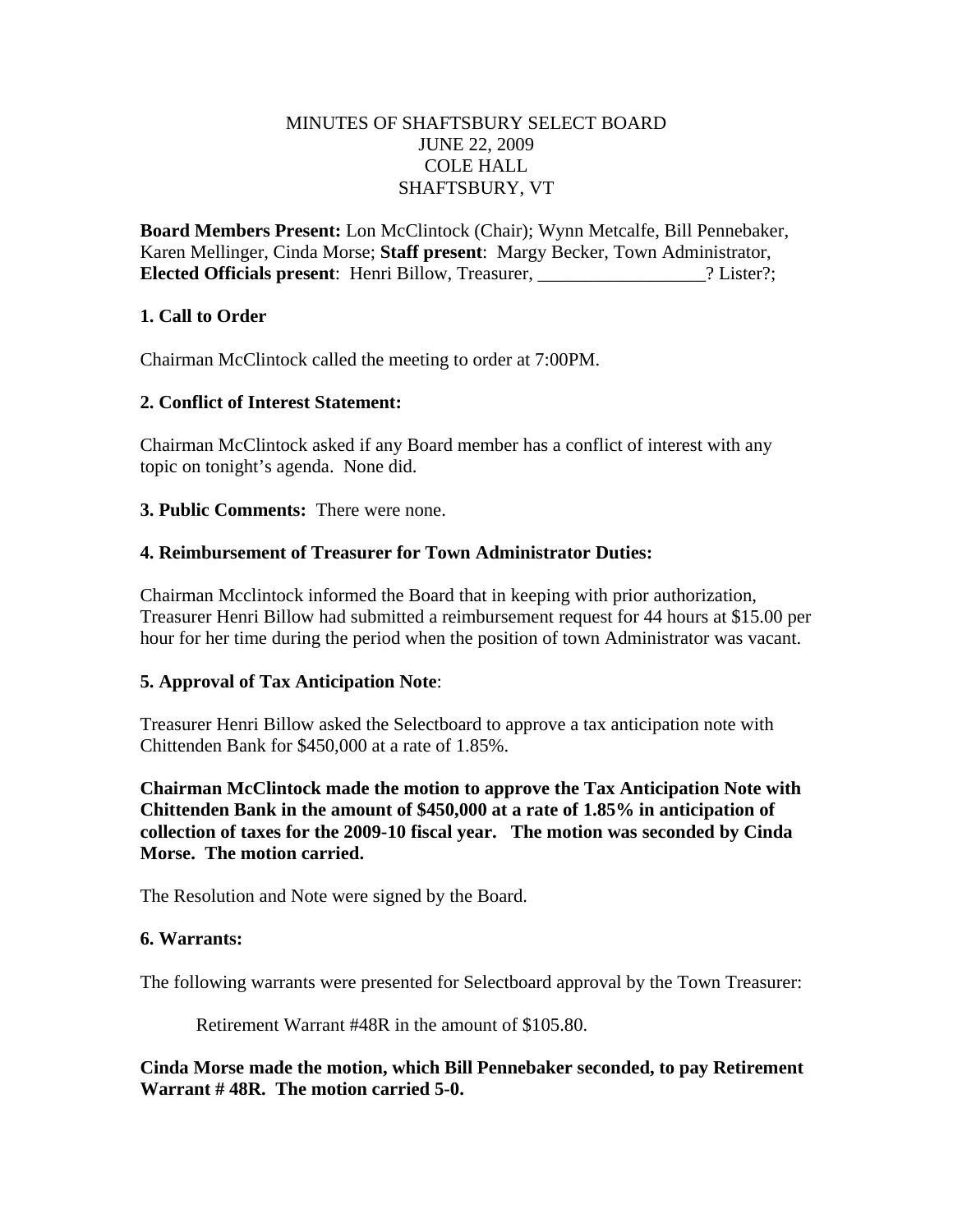Transfer Warrants in the amount of \$19,583.49.

**Cinda Morse made the motion, which Bill Pennebaker seconded, to pay the Transfer Warrants. The motion carried 5-0**.

AP Warrant #49 in the amount of \$19,980.80.

### **Cinda Morse made the motion to pay AP Warrant #49. Bill Pennebaker seconded. The motion carried.**

Payroll Warrant #51 in the amount of \$6,404.17.

### **Bill Pennebaker made the motion to approve payroll warrant #51. Cinda Morse seconded. The motion carried**.

### **7. Selectboard Retreat:**

After some discussion the Selectboard agreed to schedule a Selectboard retreat for mid-July. The objective, as suggested by Chairman McClintock, will be to meet informally and discuss ways the Board could be more productive. Chairman McClintock pointed out the timing of such a retreat is opportune, given a new Town Administrator is now on board. The meeting will be warned as a public meeting, yet with no agenda.

#### **8. Other Business:**

8.1. Wynn Metcalfe informed the Selectboard that there is a cemetery lot in the Village that could be sold back to the Town at cost for \$166.00.

### **Cinda Morse made the motion to purchase said cemetery lot for \$166.00. Karen Mellinger seconded. The motion carried.**

8.2. Wynn Metcalfe suggested the Board send a letter of appreciation to Fire Chief Joe Vadakin. Chief Vadakin had reported to the Selectboard meeting on June  $15<sup>th</sup>$  to conduct regular Fire Department business after just having just experienced a great personal loss. He conducted himself in the most professional manner. The Board unanimously agreed to do send the letter, and thanked Mr. Metcalfe for his insight.

8.3. Karen Mellinger gave a brief progress report on **Recreation Committee grant activities,** noting that members of the Youth Conservation Corps will arrive in Shaftsbury on the first week of July to begin rehabilitation of the Linda Tilgner Memorial Nature Trail at Howard Park. The YCC youth will appear at the July  $6<sup>th</sup>$  Selectboard meeting.

#### **The Selectboard signed the Memorandum of Understanding with the YCC.**